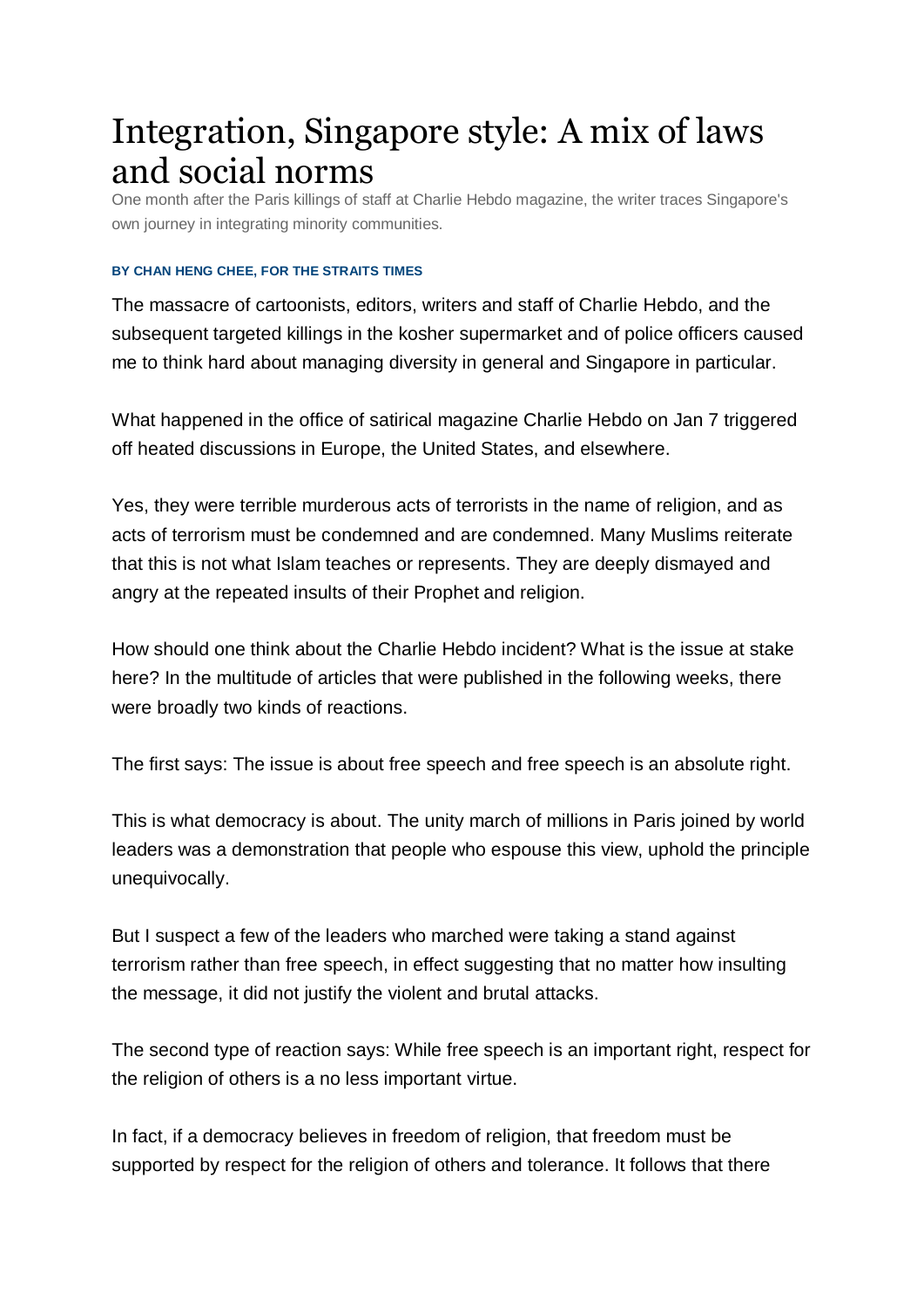must be some reasonable constraints on free speech, such as not wilfully mocking, insulting or humiliating another religion.

In the United States, there is greater sensitivity about political correctness in universities and in the media. This puts a curb on absolute free speech. Respected New York Times columnist David Brooks wrote that a satirical magazine like Charlie Hebdo would never be published on any American university campus. On US campuses where political correctness reigns, anti-Semitic, racist, and anti-black comments are not just frowned upon, speakers can be shouted out of a classroom.

One has to be careful with sexist remarks about women too, which is a good thing. Professors and journalists have lost jobs for uttering the inappropriate statement. Professor Larry Summers had to step down from his post as president of Harvard after making remarks at a Boston conference in 2005 that suggested underrepresentation of women in science was due to "innate differences" between men and women. His remarks triggered a firestorm. Social norms set the constraints.

The Financial Times interviewed nine Muslim-French people from the Paris and Lyon region recently and found them hurt, depressed and resigned about their situation and future. There are media reports that as many as 10,000 French Jews are expected to leave for Israel this year, many citing rising anti-Semitism in Europe.

What is the impact of Charlie Hebdo in Singapore?

## **Response in Singapore**

MY OWN sense is that with the majority of the population, there was shock at the terrorist murders, but not much discussion.

Among the Singapore Muslim population, there was a great deal of discussion in the mosques and on social media, which is still ongoing. Singapore Muslims are angry at the utter disrespect for the religion of others demonstrated in Charlie Hebdo and the double standards of the West. They are quite disturbed that another cartoon was published again of the Prophet which was just as unacceptable.

On the scale of one to 10, the few Muslim leaders I spoke to rated the anger of the community as eight. They liked what Pope Francis said (that one cannot provoke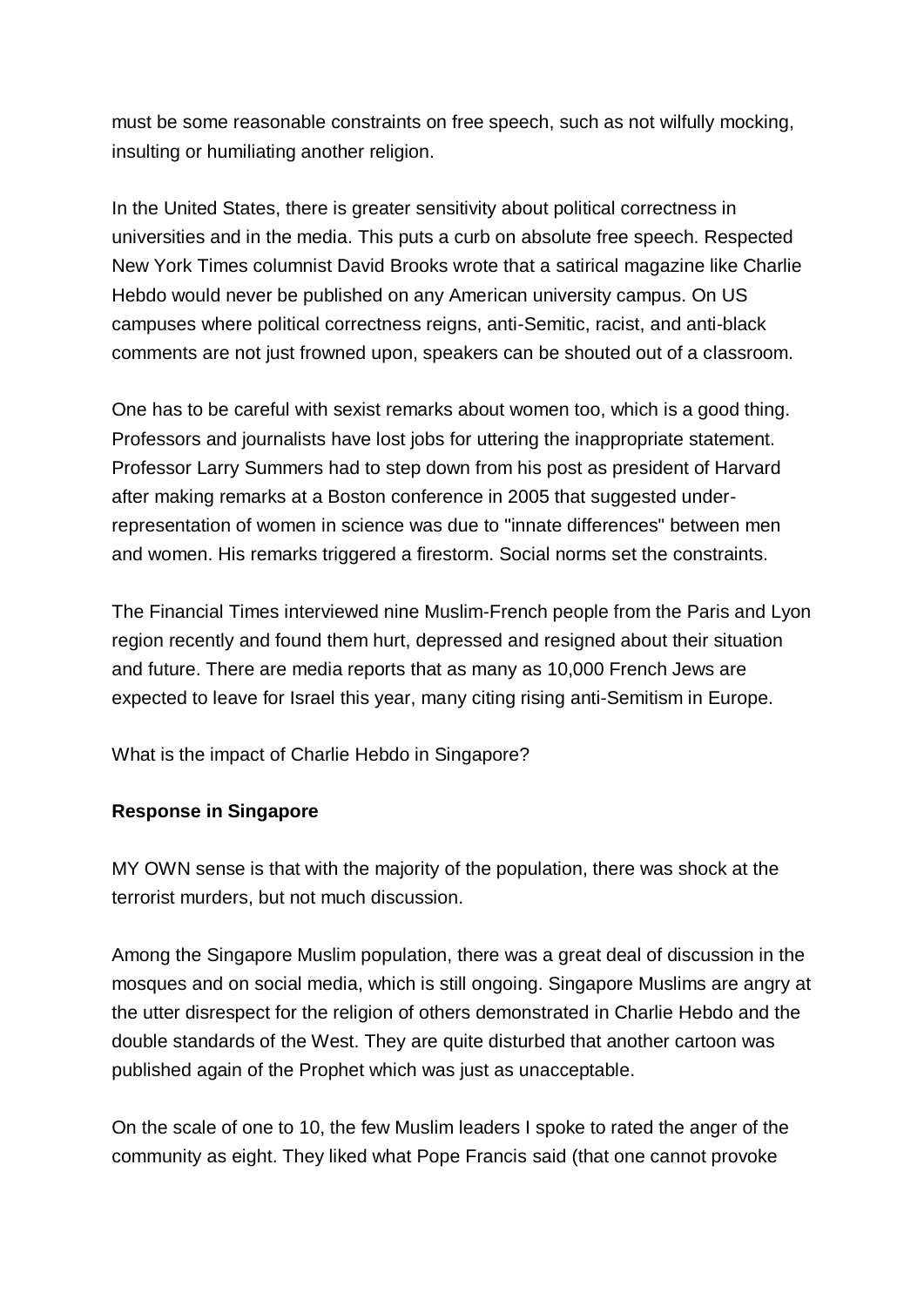and insult the faith of others) because he showed understanding. The Muslim leaders I spoke to said Muslims wanted to express their anger in the open but did not do so because they did not want to be misunderstood by Singaporeans or the authorities.

Reflecting on the fragility of religious and ethnic relations in France today, I have always held the view that integration is not a condition one can take for granted. It is not as if a society can cross the bar to become an integrated society, and then that integration cannot be undone or frayed. A society or country can become more integrated or less integrated depending on the circumstances and context. Integration is something that must be worked on continuously.

Singapore adopted the right strategy from the start when our leaders declared we would treat every race, language and religion as equal. This is independent Singapore's founding principle. We opted for integration of the different ethnic and religious groups.

#### **Laws and norms**

#### **Ethnic quota in housing**

In the early days fresh on the heels of the race riots of 1964, the People's Action Party government opted to break up ethnic ghettos. This policy was not popular at the time with the minorities. All Housing Board estates had to have a mix of races within each block. There would be no all-Chinese blocks or all-Malay blocks or all-Indian blocks. This prevented the development of ethnic ghettos where exclusiveness and alienation could be reinforced.

## **Presidential Council for Minority Rights**

In response to the tense racial atmosphere in the regional neighbourhood triggered off by the May 1969 racial riots in Malaysia, Singapore established the Presidential Council for Minority Rights in 1970 to provide greater reassurance to its population.

Its function was and is to scrutinise legislation to ensure there is no discrimination against any ethnic minority. Its members are representative of the racial and religious mix of Singapore.

## **Maintenance of Religious Harmony Act**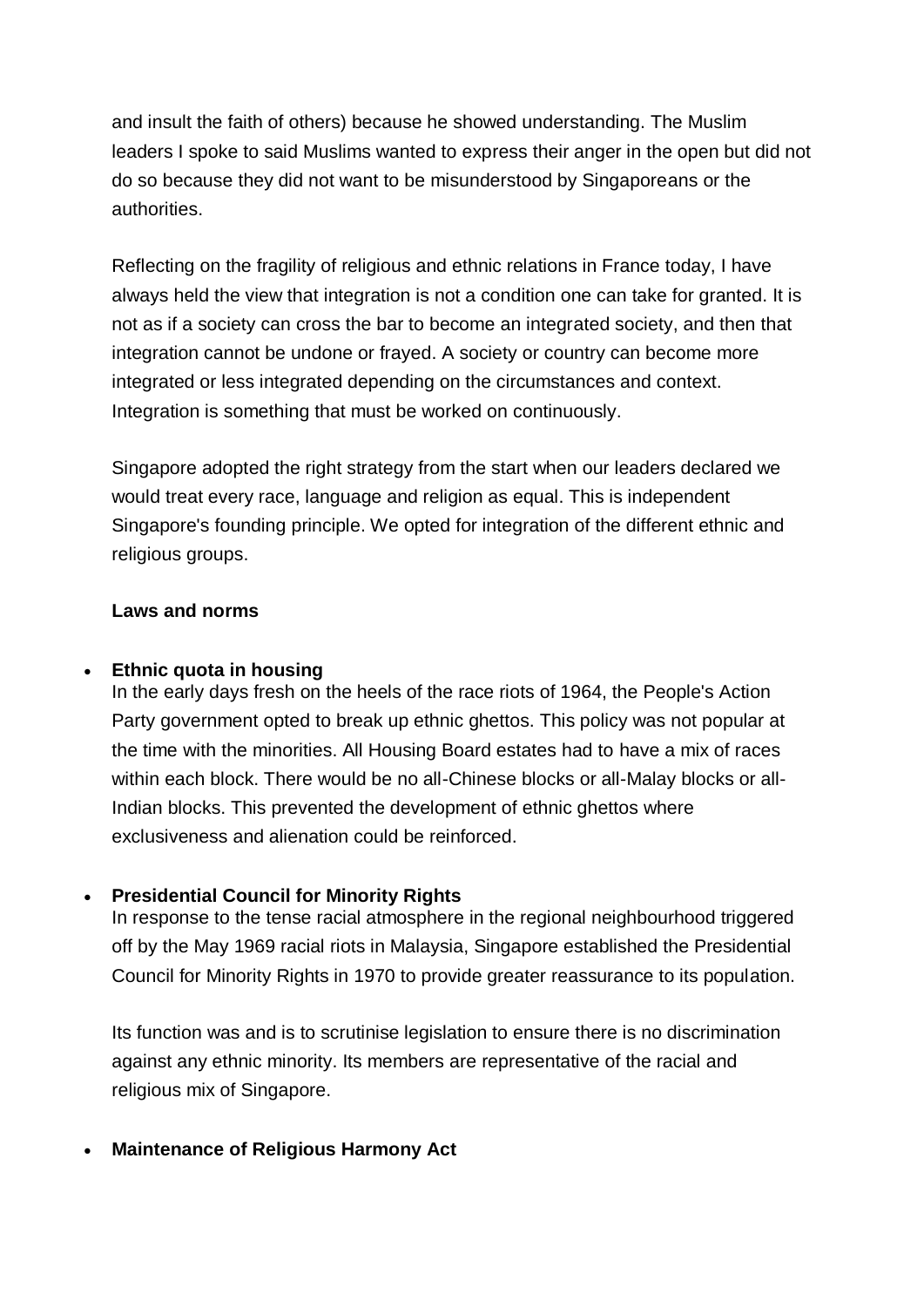Again sensing the rise in religious fervour worldwide and religious groups becoming more assertive and competitive for followers than ever before, to pre-empt interreligious conflict and misunderstanding, the Maintenance of Religious Harmony Act was introduced in 1990.

This Act set up the Presidential Council for Religious Harmony whose members include leaders of different religions. This Act allows the Government to issue a restraining order against a religious leader who chooses to instigate religious enmity and hatred. In 2007, 17 years after the Act was introduced, then Minister for Home Affairs Wong Kan Seng told Parliament that no restraining order had been issued so far. The Act also addresses the issue that religion and politics should be kept apart.

Older Singaporeans remember full well that Salman Rushdie's Satanic Verses was "disallowed" in Singapore because of religious sensitivities. A movie based on The Last Temptation Of Christ by Nikos Kazantzakis was "disallowed" because of the strong reactions expressed.

Other integrative steps were further introduced.

#### **GRCs**

The Group Representation Constituencies (GRCs) introduced in 1988 require political parties to include a minority race candidate in the slate of three candidates fielded for election to ensure minority representation. The average number of MPs in each GRC has since gone up to five.

At the time it was introduced, detractors declared it to be a political ploy to disadvantage the opposition; in hindsight, it is a very good move to ensure ethnic representation into the future, which was what it was advocated to be in the first place.

## **Sedition Act**

Finally, with the arrival of the Internet which, in the anonymity of cyberspace, encourages the most extreme of remarks, the Sedition Act, which has been around since 1948, was updated. It can be used to order online users to take down racist and hate-mongering posts and websites.

Legislation is important to protect ethnic, racial and religious harmony, especially in a new nation. It is a necessary but not sufficient safeguard in itself.